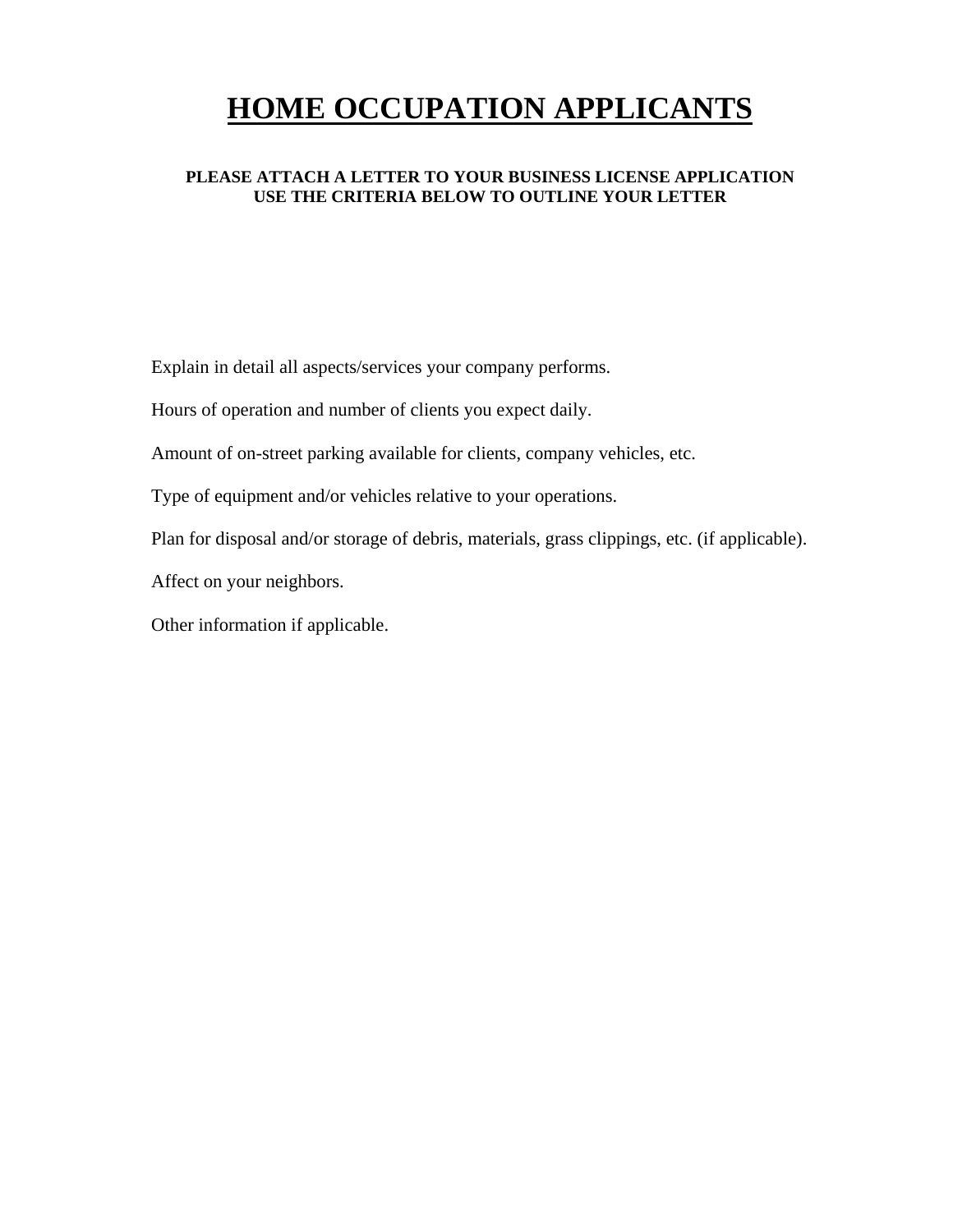## **HOME OCCUPATION (PART A)**

In accordance of Sec. 14-33 of the Riverview Code of Ordinances, any business, trade, occupation, profession, work or commerce within the Riverview City limits must apply for and obtain a Business License from the City Clerk's Office. The issuance of a license for a Home Occupation business operation is predicated upon the proper use of a residence pursuant to Sec. 8.105 and department approvals pursuant to the Riverview Zoning Ordinance.

#### **City of Riverview Zoning Ordinance Sec. 8-104 Home occupations shall be subject to the following:**

## **A. Use Standards.**

- 1**. Intensity of use**. Home occupations must be clearly incidental and secondary to the use of the dwelling as a residence. No more than twenty five percent (25%) of the habitable floor area of the residence and twenty five percent (25%) of the floor area of any accessory structure may be used for the home occupation.
- 2. **Employment.** No persons shall be employed in the home occupation, other than the dwelling occupants.
- 3. **Customer or client visits**. A home occupation shall not generate more than ten (10) customer or client visits per day, nor more than 20 customer or client visits per week. No more than two (2) customers or clients may be present at any given time.
- 4. **Commercial vehicle parking and deliveries**. Home occupations shall be limited to the parking or storage of one (1) commercial vehicle on the premises not exceeding a three-quarter ( 3/4) ton capacity, provided such vehicle is directly related to the home occupation. Delivery vehicles used to deliver goods to a home occupation are limited to automobiles, passenger vehicles, mail carriers and express package carriers.
- 5. **Hours of operation**. Customer or client visits, and deliveries associated with the home occupation shall be limited to between the hours of 7:00 a.m. and 8:00 p.m.

## **B. Permitted Home Occupations.**

The following uses shall be permitted as home occupations.

- 1. Home offices for such professionals as architects, doctors, brokers, engineers, insurance agents, lawyers, realtors, accountants, writers, salespersons and similar occupations.
- 2. Personal services, including barber shops, beauty parlors, manicure and pedicure shops, grooming, catering, and chauffeuring services.
- 3. Home office for a massage therapists, subject to the standards of Section 8.322 (Therapeutic Massage).
- 4. Music, dance, art and craft classes, tutoring, and studios for artists, sculptors, musicians and photographers.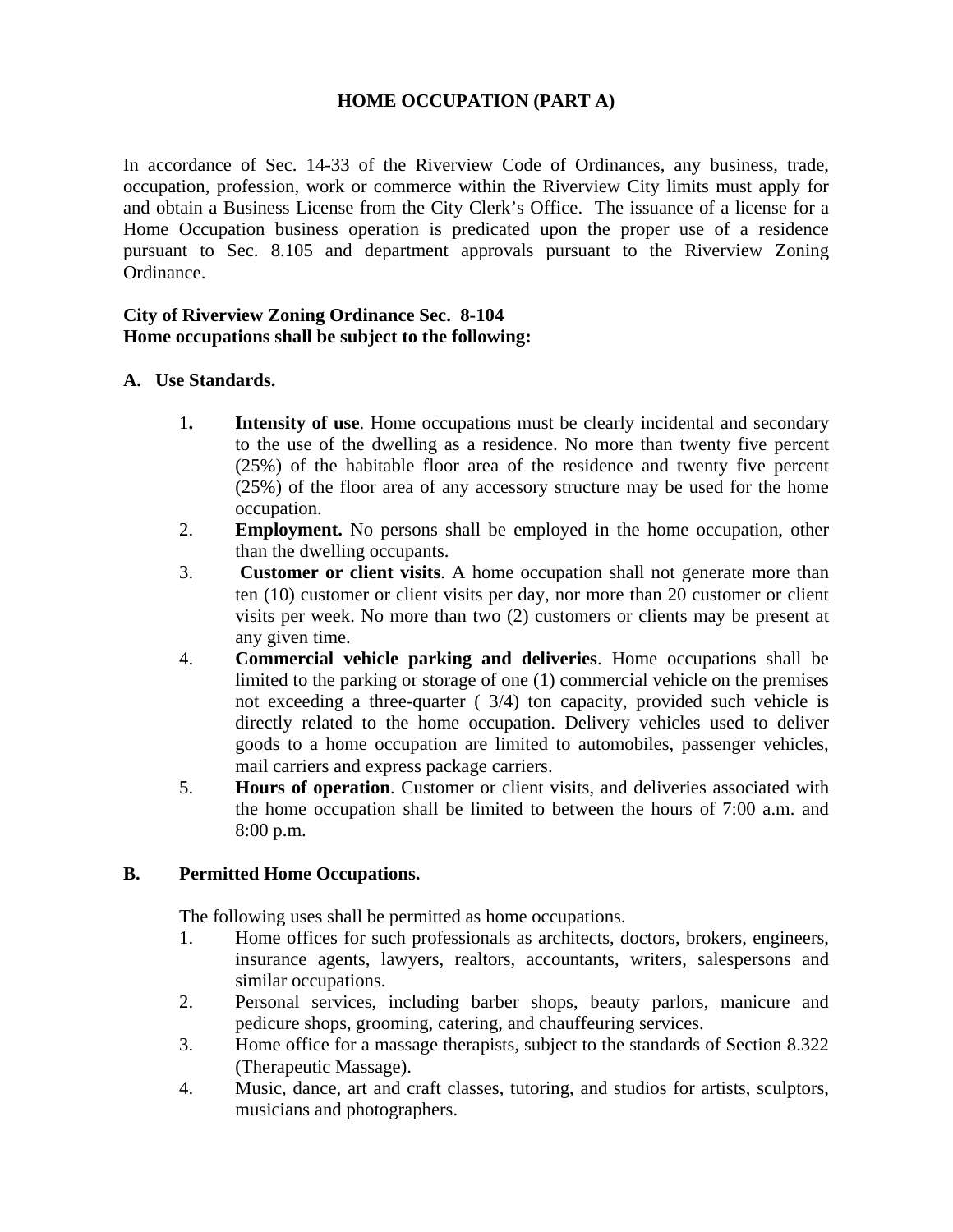- 5. Workshops for tailors, dressmakers, milliners, and craft persons, including weaving, lapidary, jewelry making, cabinetry, and wood-working.
- 6. Repair services, limited to watches and clocks, small appliances, computers, electronic devices, and similar small devices.
- 7. Any home occupation not specifically listed may be permitted as a special land use by the Planning Commission, subject to the provisions of this Section and Section 20.02 (Special Land Uses).

# **C. Prohibited Uses and Activities.**

- 1. **Prohibited uses.** The following uses are expressly prohibited as a home occupation:
	- a. Automobile truck, recreation vehicle, boat, motorcycle or small engine repair, bump and paint shops, salvage or storage yards.
	- b. Kennels or veterinary clinics.
	- c. Medical or dental clinics.
	- d. Retail sales of merchandise, or eating and/or drinking establishments.
	- e. Undertaking and funeral homes.
	- f. Adult uses and sexually-oriented businesses.
	- g. Uses similar to the above listed uses, or any use which would, in the determination of the Community Development Director, result in nuisance factors as defined by this Ordinance.
- 2. **Prohibited activities**. Home occupations shall not include:
	- a. Outdoor display and/or storage of materials, goods, supplies, or equipment used in the home occupation.
	- b. The use of machinery, equipment or facilities not commonly incidental or accessory to a residential dwelling.
	- c. Changes or alterations to the character or appearance of the residence.
	- d. Use of any signs or outside displays on the premises, except as permitted for residential dwellings in Article 17 (Signs).
	- e. Parking that cannot be accommodated on the site, plus one (1) on-street parking space.

## D**. Home Occupation Permits**.

A permit must be obtained to lawfully operate a home occupation. Applications for such a permit shall be submitted to the City for review by the Community Development Director and Building Official.

- 1. If, in the written opinion of the Building Official and the Community Development Director, the proposed home occupation conforms with the standards of this Section, a permit to lawfully operate a home occupation shall be issued by the City.
- 2. If the Community Development Director or Building Official determines that the proposed home occupation does not comply with the standards of this Section, the applicant may request the Community Development Director to refer the proposed home occupation to the Planning Commission for review as a special land use, subject to the provisions of this Section, and Section 20.02 (Special Land Uses).